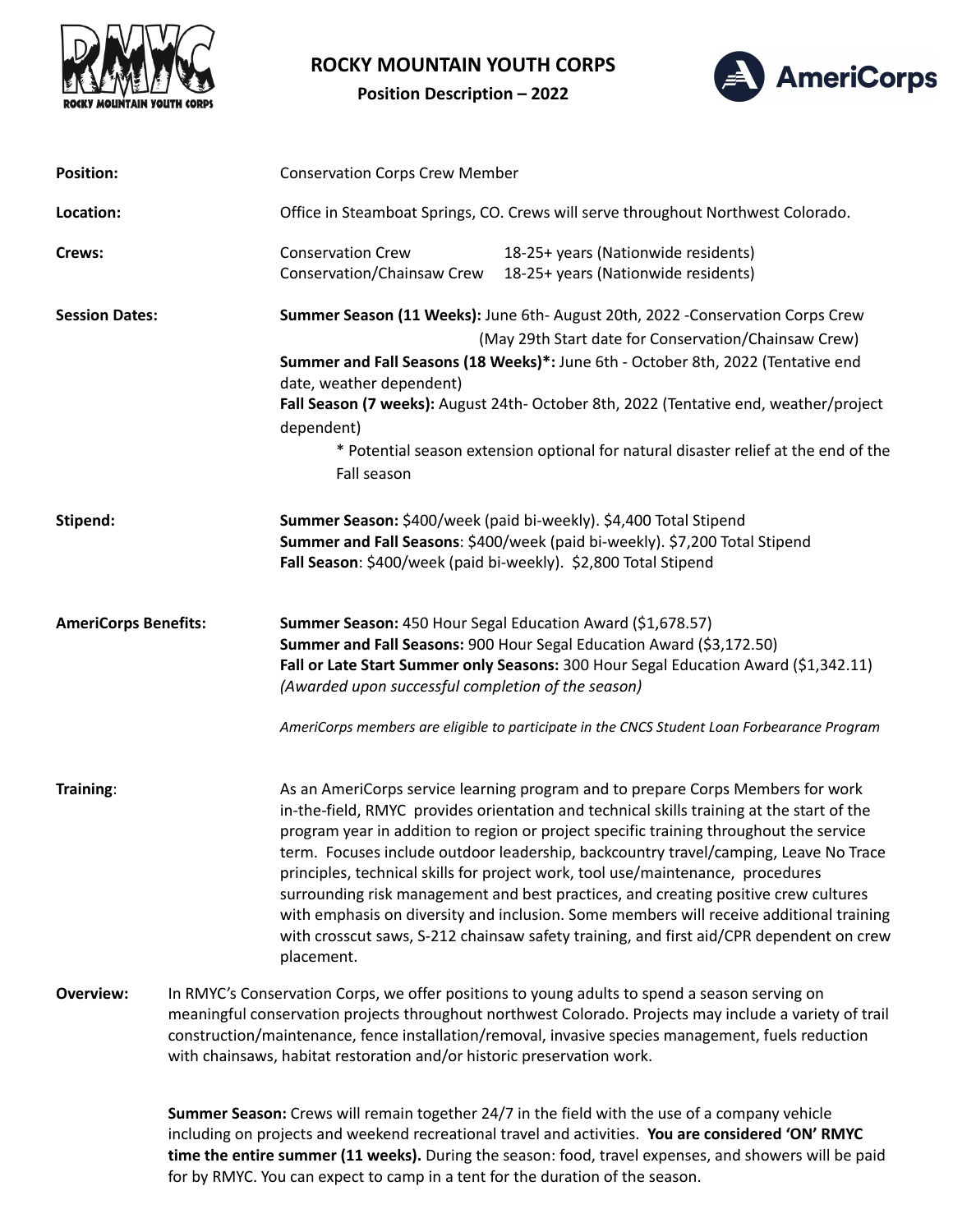**Fall Season**: Crews will Travel to projects, work and camp together 5-9 days at a time and then will return to the office and be **'OFF'** for 2-5 days at a time. Some projects/logistics may require crews to operate in a 24/7 setting 'summer model' for a portion of the Fall. During your 'OFF' time participants are responsible for your own food, transportation and lodging.

All corps members and leaders will participate in service projects, daily camp chores, educational activities, and weekend recreation (weekends summer only).

Spending a season with RMYC can be a life changing and rewarding experience. Successful candidates will demonstrate a commitment to service, diversity, self-development, and the team environment.

## **Essential Position Functions:**

- Live, work, and serve closely with a diverse group of people
- Complete 10 hours of project work a day for 4-8 days while camping in a variety of outdoor conditions, including inclement weather, for the duration of the season. (**No prior experience is required**)
- Participation in all RMYC service, education and group camping activities or duties:
	- o Swinging tools, hiking, carrying heavy weights and other physical labor
	- $\circ$  Cleaning the crew van, group cooking, collecting and filtering water and other group chores
	- o Debriefing service projects, risk management discussions, feedback sessions and educational activities.
	- o Any other activities or duties deemed necessary by your Crew Leader or an RMYC staff member
- Must adhere to and enforce the rules and regulations of RMYC and AmeriCorps, which includes abstaining from the use of drugs, alcohol and tobacco while operating in a 24/7 setting (summer) or while on hitch (fall); as well as other rules, regulations and risk management protocol.
- Members may not participate in any AmeriCorps Prohibited Activities as outlined in the Member Service Agreement (MSA).

## **Qualifications:**

- While RMYC is not at this time requiring participants to be fully vaccinated for COVID-19, we may be requiring proof of vaccination for employment in the future due to the nature of our partnerships and for the safety of everyone in our program.
- Ability to commit to the entirety of your Americorps term of service with RMYC
- Pre-service background screening required including FBI background check
- Must be able to provide proof of eligibility to work in the United States
- Ability to serve on diverse teams or with a diverse range of people
- Must be 18 years of age or older

**CONDITIONS OF AGREEMENT:** AmeriCorps members will be subject to all state and federal laws, and the rules and regulations of OSHA and Conservation Corps. The member is expected to fully understand and adhere to the rules, regulations and code of conduct as described in the AmeriCorps member manual. 10/19 Policy violations will result in disciplinary action according to program guidelines, including written warnings, fines, suspension without stipend, and/or termination. The AmeriCorps member is accountable for meeting or exceeding the responsibilities of this position as described above, and will be evaluated at mid-term and end-term by Corps Program Staff, with input from project hosts. Successful completion is contingent on both AmeriCorps education award hours and service through the agreed upon term end date.